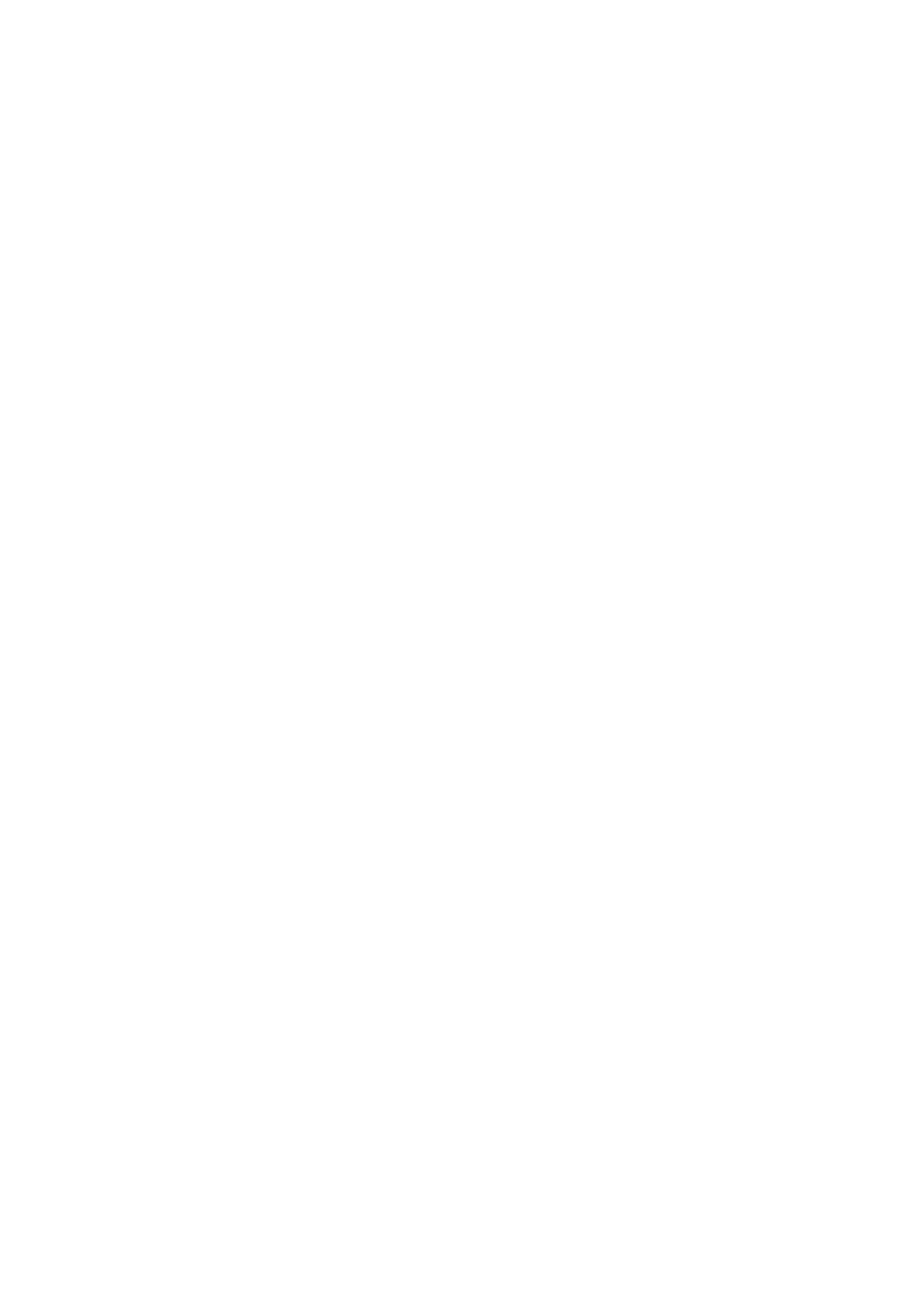## **In the case of Pejčić v. Serbia,**

The European Court of Human Rights (Second Section), sitting as a Chamber composed of:

Guido Raimondi, *President,* Peer Lorenzen, Dragoljub Popović, András Sajó, Nebojša Vučinić, Paulo Pinto de Albuquerque, Helen Keller, *judges,*

and Stanley Naismith, *Section Registrar,*

Having deliberated in private on 17 September 2013,

Delivers the following judgment, which was adopted on that date:

# PROCEDURE

1. The case originated in an application (no. 34799/07) against the Republic of Serbia lodged with the Court under Article 34 of the Convention for the Protection of Human Rights and Fundamental Freedoms ("the Convention") by a Serbian and Croatian national, Mr Blagoja Pejčić ("the applicant"), on 7 August 2007.

2. The applicant was represented by Mr J.M. Borić, a lawyer practising in Belgrade. The Serbian Government ("the Government") were represented by their Agent, Mr S. Carić. The Croatian Government exercised their right of third-party intervention in accordance with Article 36 § 1 of the Convention and were represented by their Agent, Ms Š. Stažnik.

3. The applicant alleged, in particular, that by refusing to reinstate payment of his military pension the respondent Government had violated his right to property under Article 1 of Protocol No. 1 to the Convention. He further alleged that the length of his proceedings was incompatible with the "reasonable time" requirement of Article 6 § 1 of the Convention.

4. On 29 May 2012 the application was communicated to the Government. It was also decided to rule on the admissibility and merits of the application at the same time (Article 29  $\S$  1) and to grant the case priority (Rule 41 of the Rules of Court).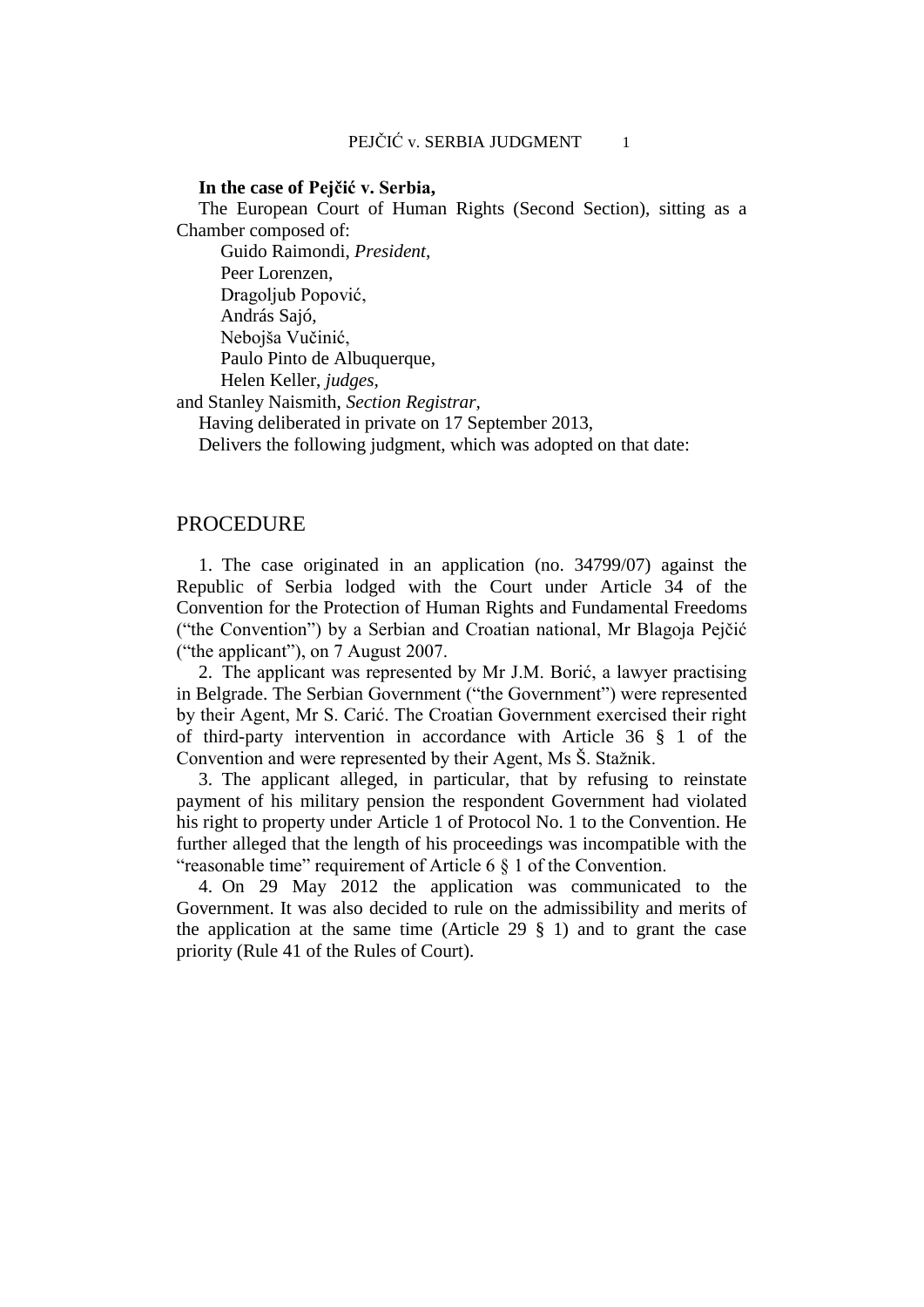# THE FACTS

 $\overline{a}$ 

### I. THE CIRCUMSTANCES OF THE CASE

5. The applicant was born in 1925 and lives in Novi Sad, Serbia.

## **A. Relevant background to the case**

6. The former Socialist Federal Republic of Yugoslavia ("the SFRY") provided for twofold pension insurance – military and civil. The pension rights of military personnel were regulated and secured through the federal authorities (Article 281 § 6 of the 1974 Constitution of the SFRY). The members of the JNA, the armed forces of the former SFRY, paid their contributions to and received their pensions from the JNA Fund based in Belgrade. This was the only pension fund existing at the federal level. On the other hand, each republic had its own pension fund [set up] for the payment of civil pensions (for more information see *Janković v. Croatia*  (dec.), no. 43440/98, ECHR 2000-X).

7. Following the dissolution of the SFRY, the JNA Fund generally stopped paying pensions to pensioners from the newly established states, and in the majority of cases the newly established states took over paying pensions to their citizens (see *Janković,* cited above, and *Kudumija v. Bosnia and Herzegovina and Serbia, and Remenović and Mašović v. Bosnia and Herzegovina,* (dec.), nos. 28233/08 *et al*., 4 June 2013). In 1994, pursuant to the Yugoslav Army Act, the JNA Fund was transformed into the Fund for Social Insurance of Military Personnel of the Federal Republic of Yugoslavia (succeeded in 2006 by Serbia; "the Military Fund").

8. The issue of the former military pensioners remained unresolved between the newly formed states and was thus one of the subjects dealt with in the Agreement on Succession Issues. On 29 June 2001 Bosnia and Herzegovina, Croatia, the Federal Republic of Yugoslavia1, the former Yugoslav Republic of Macedonia, and Slovenia signed the Agreement on Succession Issues ("the Succession Agreement"), which entered into force on 2 June 2004. Annex E dealt with pensions. It was based on the principle of acquired rights, in that rights acquired under one system must be acknowledged and respected in another. Under Annex E each successor State assumed responsibility for the regular payment of pensions to its citizens who had been civil or military employees of the former SFRY, irrespective of their current residence, if those pensions were financed from federal funds. In the case of military pensions, if a person was a national of

<sup>&</sup>lt;sup>1</sup> In 2003 the Federal Republic of Yugoslavia was transformed into the State Union of Serbia and Montenegro. After dissolution of the State Union in 2006, Serbia became its sole successor.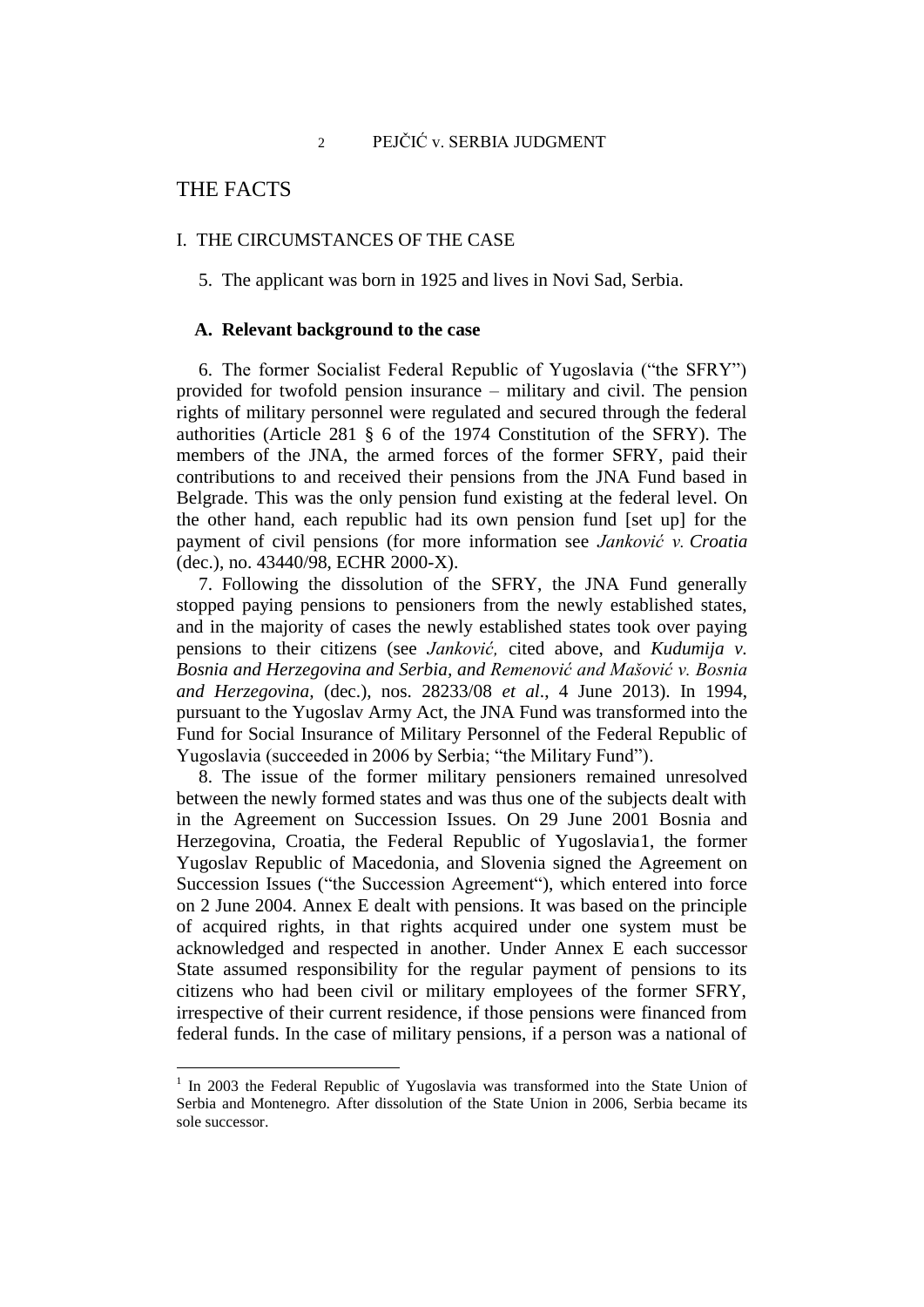more than one republic of the former SFRY, the pension should be paid by the State where that person resided.

#### **B. The applicant's personal circumstances**

9. The applicant served as a military officer in the JNA until 1973, when he retired. On 11 June 1973 he was granted a pension by the JNA Fund. At that time the applicant was living in Split, Croatia. The pension continued to be paid to him from the JNA Fund following Croatia's declaration of independence in 1991.

10. On 23 November 1993 the applicant requested the discontinuation of payment of the pension from the JNA Fund, since he had been granted a pension in Croatia in accordance with the relevant Croatian legislation at the time, starting from 1 December 1993. On 8 December 1993 the JNA Fund stopped paying the applicant's pension.

11. By 18 January 2002 the applicant had taken up residence in Novi Sad, Serbia.

12. On 31 March 2004 the Split branch of the Croatian Pension Fund stopped paying his pension, because he no longer had residence in Croatia. It held that the payment of pensions abroad was possible under the relevant domestic law only if there was an international treaty or a reciprocal agreement, which did not exist in respect of Serbia.

13. On 18 January 2005 that decision was upheld by the competent second-instance administrative body and the applicant was advised to request payment of his pension from the Military Fund in Belgrade.

14. On 11 November 2004 the applicant lodged a request with the Military Fund for the reinstatement of payment of his pension with effect from 1 April 2004.

15. On 11 March 2005 the Military Fund refused the request finding that, according to section 8(2) of the Decree on the Pension Rights of Military Personnel 1994 and section 82(4) of the Pension and Disability Insurance Act 2003 (see paragraphs 28 and 29 below), the applicant had the right to choose a pension fund only once, and he had already used this right by transferring his pension to Croatia in 1993.

16. On 31 May 2005 the Appeals Commission of the Military Fund ("the Appeals Commission") upheld that decision. On 17 June 2005 the applicant initiated proceedings for judicial review before the Court of Serbia and Montenegro.

17. On 31 January 2008 the Supreme Court (following the transformation of the State Union of Serbia and Montenegro and ensuing judicial reform) quashed the decision of 31 May 2005 and remitted the case to the Appeals Commission for reconsideration, advising it to take the Succession Agreement into consideration.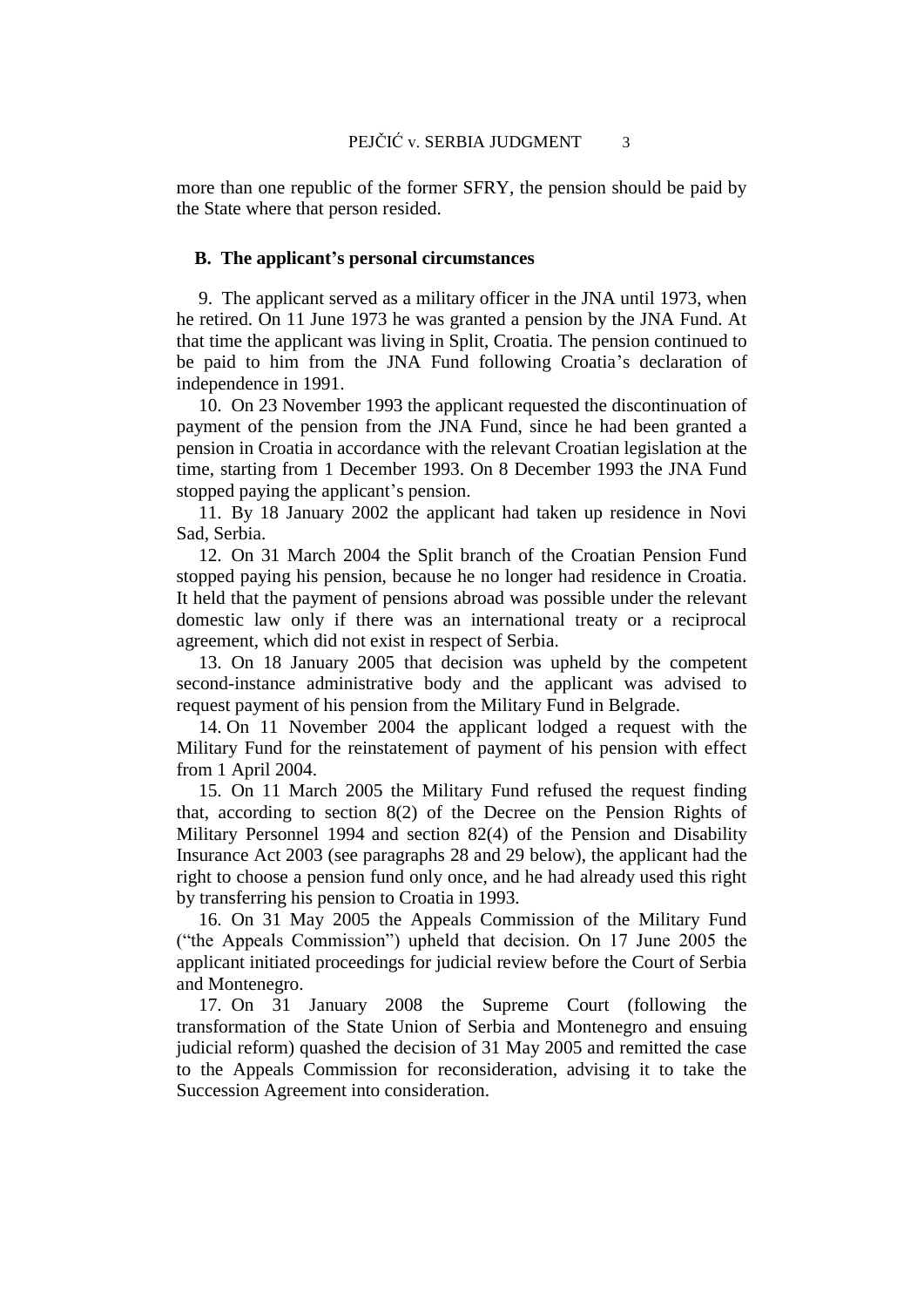18. On 15 August 2008 the Appeals Commission rejected the applicant's appeal finding that, regardless of the Succession Agreement, the applicant was not entitled to a pension in Serbia. It again relied on section 8(2) of the Decree on the Pension Rights of Military Personnel 1994 and section 82 of the Pension and Disability Insurance Act 2003, noting that at the moment of the entry into force of the Succession Agreement the applicant had had residence in Croatia and had been a beneficiary of the Croatian Fund. The Appeals Commission thus found that the applicant was expected to move to Croatia and re-establish residence there, so that he could re-apply for a pension from the Croatian Fund.

19. On 9 September 2008 the applicant initiated proceedings for judicial review before the Supreme Court. On three occasions thereafter he urged the court to decide on his case and on 22 May 2009 he wrote to the president of the Supreme Court urging her to give his case priority treatment, in view of his age and the importance of the case for him, since it concerned his very subsistence.

20. On 8 October 2009 the Supreme Court quashed the decision of 15 August 2008, as the Appeals Commission had failed to provide proper reasoning for the assertion that the applicant was only entitled to request the transfer of his pension once.

21. On 30 October 2009 the Chairman of the Appeals Commission made an official note in relation to the applicant's request, noting that within sixty days a decision should be drafted allowing his appeal and ordering the Military Fund to recognise his right to a pension. A further note dated 7 December 2009 and also signed by the Chairman of the Appeals Commission suggests that staff members of the Fund, a certain M. and J., had refused to prepare the draft decision as instructed by him, as they considered that the applicant did not have the right to enjoy a pension in Serbia.

22. On 30 December 2009 the Appeals Commission again rejected the applicant's appeal and instructed the applicant to move to Croatia. It found that, since the applicant had had residence in Croatia on 2 June 2004 when the Succession Agreement entered into force, the Croatian Fund was solely responsible for the payment of his pension.

23. On 17 December 2010 the Administrative Court upheld that decision, applying the Pension and Disability Insurance Act. It did not respond to the applicant's claim that the Succession Agreement had precedence over the domestic laws and by-laws or to his claim that he had established residence in Serbia prior to the entry into force of the said agreement.

24. On 28 January 2011 the applicant lodged an appeal on points of law (*zahtev za preispitivanje sudske odluke*). On 4 February 2011 the Supreme Court of Cassation rejected his appeal.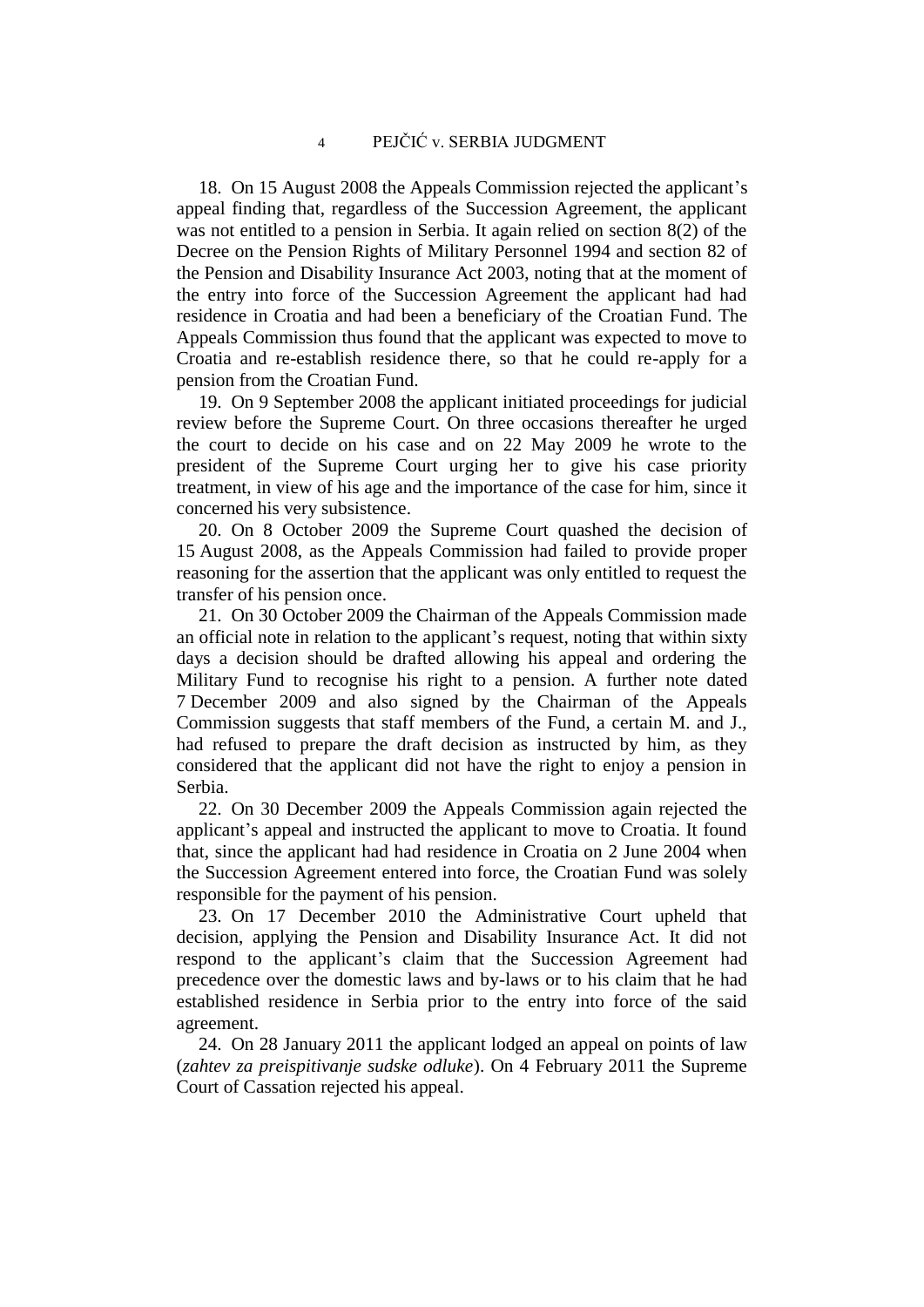25. On 8 February 2011 the applicant lodged a constitutional complaint. It would appear that these proceedings are still pending.

26. On 1 August 2012, following the changes in the pension system (see paragraph 29 below), the Novi Sad branch of the Fund for Pension and Disability Insurance of the Republic of Serbia, acting of its own motion, established the applicant's right to receive a pension from that Fund with effect from 1 January 2012. The relevant part of the decision reads:

"It was established that

- ... Blagoja Pejčić was granted a military pension by a decision of 1 January 1973 ...

- payment was effected by the Military Fund in Belgrade until 30 November 1993, when it was terminated at Blagoja Pejčić's request in order for him to be able to receive a pension from the Croatian Fund, as he had residence in Split, Croatia, at the time.

- the Croatian Fund paid his pension until 1 April 2004, when it was terminated because [Blagoja Pejčić] had moved to Serbia.

- Blagoja Pejčić is a national of the Republic of Serbia and has residence on the territory of the Republic of Serbia.

In view of the established facts, it is concluded that the conditions for establishing the payment of his pension with effect from 1 January 2012 are met ..."

## II. RELEVANT DOMESTIC LAW AND PRACTICE

#### **A. Constitution of the Republic of Serbia**

27. Under Article 194 § 4 of the Constitution international agreements and general rules of international law form part of the legal order in Serbia; ratified international agreements may not be in contravention of the Constitution, while other legislation in the Republic may not be in contravention of ratified international instruments and general rules of international law (Article 194 § 5).

### **B. Decree on Pension Rights of Military Personnel 1994**

28. Section 8(2) of the Decree on the Pension Rights of Military Personnel 1994 (*Uredba o načinu ostvarivanja i prestanku prava iz penzijskog i invalidskog osiguranja vojnih osiguranika*, Official Gazette of the Federal Republic of Yugoslavia "OG FRY", no. 36/94) provides that a beneficiary of the military pension who obtains the right to two or more pensions can only enjoy one, of his own choosing.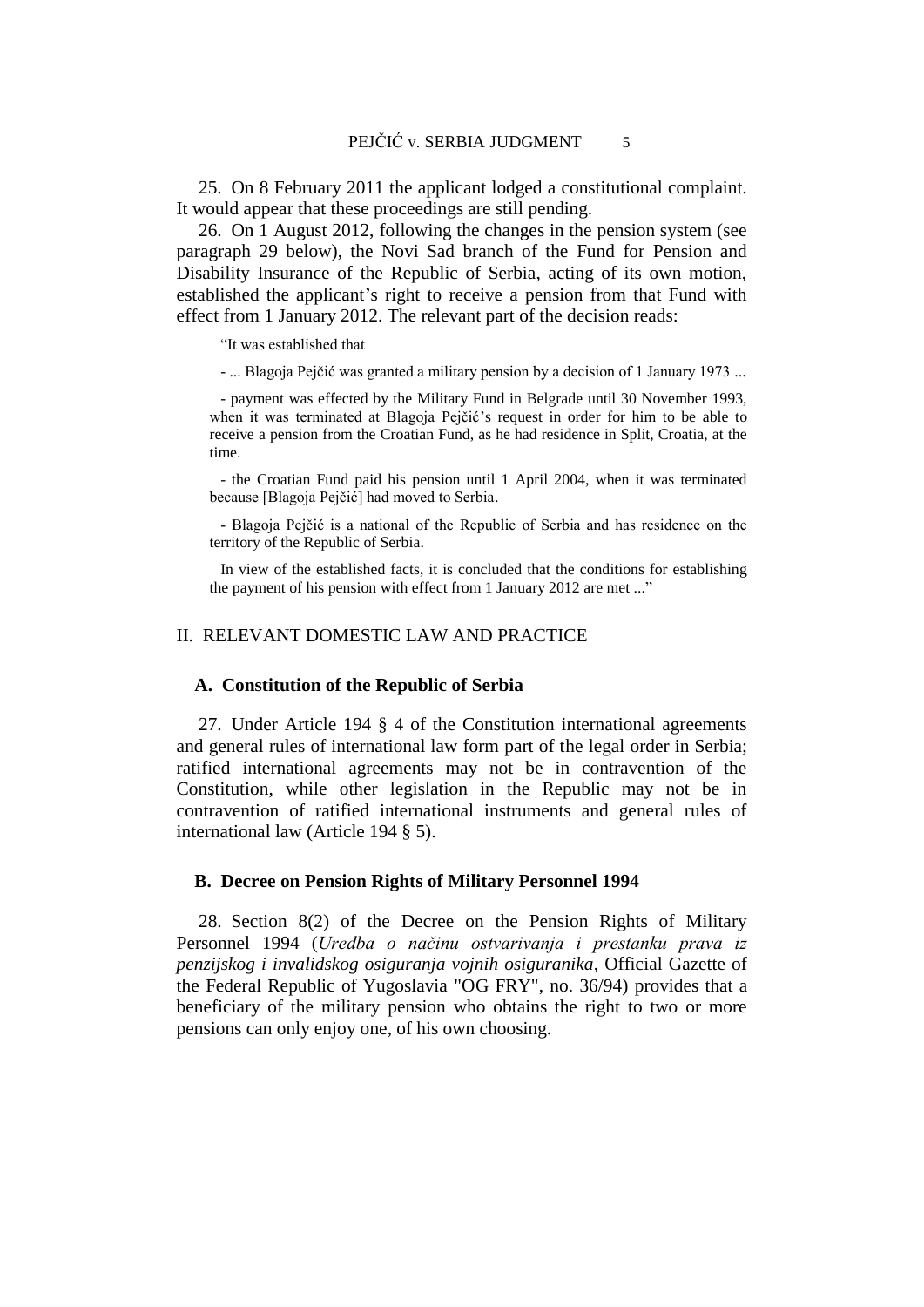# 6 PEJČIĆ v. SERBIA JUDGMENT

## **C. Pension and Disability Insurance Act 2003**

29. Section 82(1) of the Pension and Disability Insurance Act 2003 (*Zakon o penzijskom i invalidskom osiguranju*, Official Gazette of the Republic of Serbia ("OG RS"), nos. 34/03, 64/04, 84/04, 85/05, 101/05, 63/06, 5/09 and 107/09), provides that rights arising from pension and disability insurance are to be sought from the fund where the applicant was last insured. Section 83(3) of this Act provides that an insured person can realise the right to a pension with the fund with which he had the longest period of insurance, while paragraph 4 of the same section provides that the right to choose the fund from paragraph 3 can only be exercised once. In the period relevant to the present case the Pension and Disability Insurance Act 2003 was amended several times. The amendment of 1 January 2008 repealed paragraphs 2, 3 and 4 of section 83.

With effect from 1 January 2012 the system of separate pension insurance for military beneficiaries in Serbia was abandoned, and the Military Fund ceased to exist. Its rights and obligations were taken over by the Fund for Pension and Disability Insurance of the Republic of Serbia ("the Fund"). Section 79(1) of the Law Amending the Pension and Disability Insurance Act 2003 (*Zakon o izmjenama i dopunama zakona o penzijskom i invalidskom osiguranju*, OG RS no. 101/10) provides for the Fund to take over the payment of military pensions from the Military Fund with effect from 1 January 2012 for all beneficiaries who had been receiving payment of military pensions up to 31 December 2011.

## **D. Civil Obligations Act 1978**

30. Section 372 § 1 of the Civil Obligation Act 1978 (*Zakon o obligacionim odnosima*, Official Gazette of the Socialist Federal Republic of Yugoslavia ("OG SFRY"), nos. 29/78, 39/85, 45/89, 57/89 and OG FRY no. 31/93), provides that the negative prescription period for seeking compensation for unpaid periodic benefits (such as pensions) shall be three years following maturity of (the start of entitlement to) each individual benefit.

## **E. Relevant domestic practice**

31. On 29 October 2004 the Ministry of Foreign Affairs of the then Serbia and Montenegro1 expressed the view that the Military Fund should directly apply Annex E to the Succession Agreement when granting requests for reinstatement of payment of military pensions.

<sup>&</sup>lt;sup>1</sup> See footnote 1 on page 2.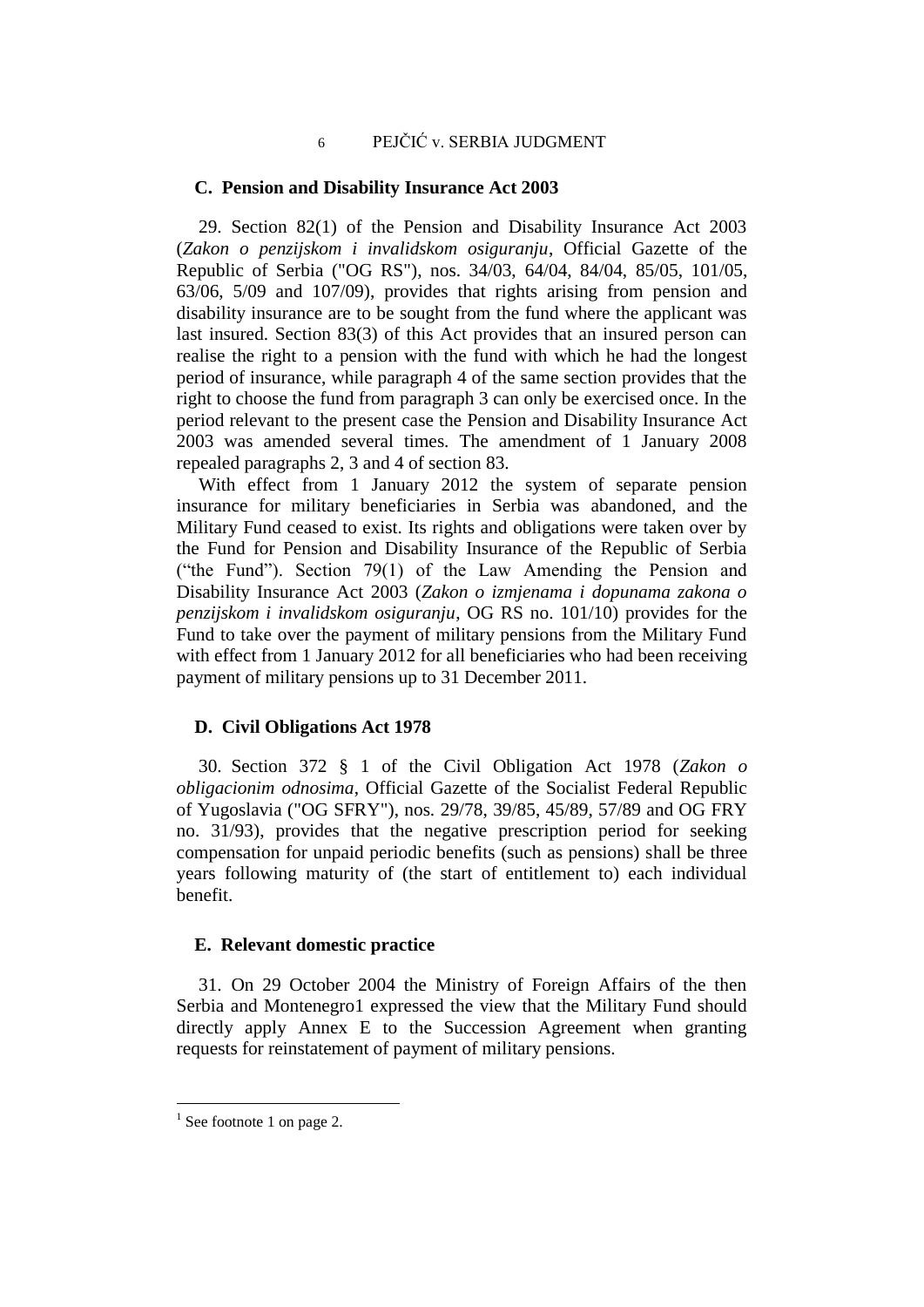32. On 10 April 2008, in three cases concerning similar issues to those in the present case, the Supreme Court quashed decisions of the Military Fund and Appeals Commission (refusing requests for reinstatement of payment of military pensions to JNA pensioners who had moved from Croatia to Serbia). It held that those bodies did not have subject-matter jurisdiction to deal with the cases since they concerned requests for enforcement of final administrative decisions establishing pecuniary rights (pension rights) which lay within the competence of the civil courts.

Following this ruling, the Belgrade First-Instance Court, in a judgment of 30 June 2010 (case no. P 19327/2010), directly relied on Annex E in a dispute concerning the right to a JNA pension of a plaintiff who had moved from Croatia to Serbia. That judgment was upheld by the Belgrade Appellate Court on 28 April 2011 (case no. Gž.15764/10). The relevant part of the second-instance judgment reads as follows:

"[T]he appeal wrongly disputes the claimant's right to payment of outstanding pension ... by relying on Article 82 of the Pensions and Disability Insurance Act; therefore the claim in the appeal that the claimant had residence on the territory of the Republic of Croatia and that hence by lodging the request with the Croatian Pension Fund ... he had used his right to choose the fund which would pay his pension ... is unfounded. This is due to what had been indisputably established in the proceedings: the applicant is a national of the Republic of Serbia, he has been resident on the territory of the Republic of Serbia for many years, and ... he lodged a request with the [Military Fund] for the payment of outstanding pension .... [A]pplying the ... provision of Article 2 of Annex E to the Succession Agreement, which has a higher legal force than the provisions of laws and by-laws, the [Military Fund] was under an obligation to pay the claimant the outstanding pension due, and to continue paying it in future."

# III. RELEVANT INTERNATIONAL LAW

33. On 29 June 2001 Bosnia and Herzegovina, the Republic of Croatia, the Republic of Macedonia, the Republic of Slovenia and the Federal Republic of Yugoslavia entered into the Agreement on Succession Issues ("the Succession Agreement"). The Agreement entered into force on 2 June 2004.

Annex E of the Succession Agreement regulates pensions. Article 1 of this Annex provides that each State should assume responsibility for, and regularly pay, legally grounded pensions funded from the pension funds of the former SFRY republics. The relevant parts of Article 2 of the Succession Agreement read as follows:

"Each State shall assume responsibility for and regularly pay pensions which are due to its citizens who were civil or military servants of the SFRY, irrespective of where they are resident or domiciled, if those pensions were funded from the federal budget or other federal resources of the SFRY; provided that in the case of a person who is a citizen of more than one State ... if that person is domiciled in one of those States, payment of the pension shall be made by that State."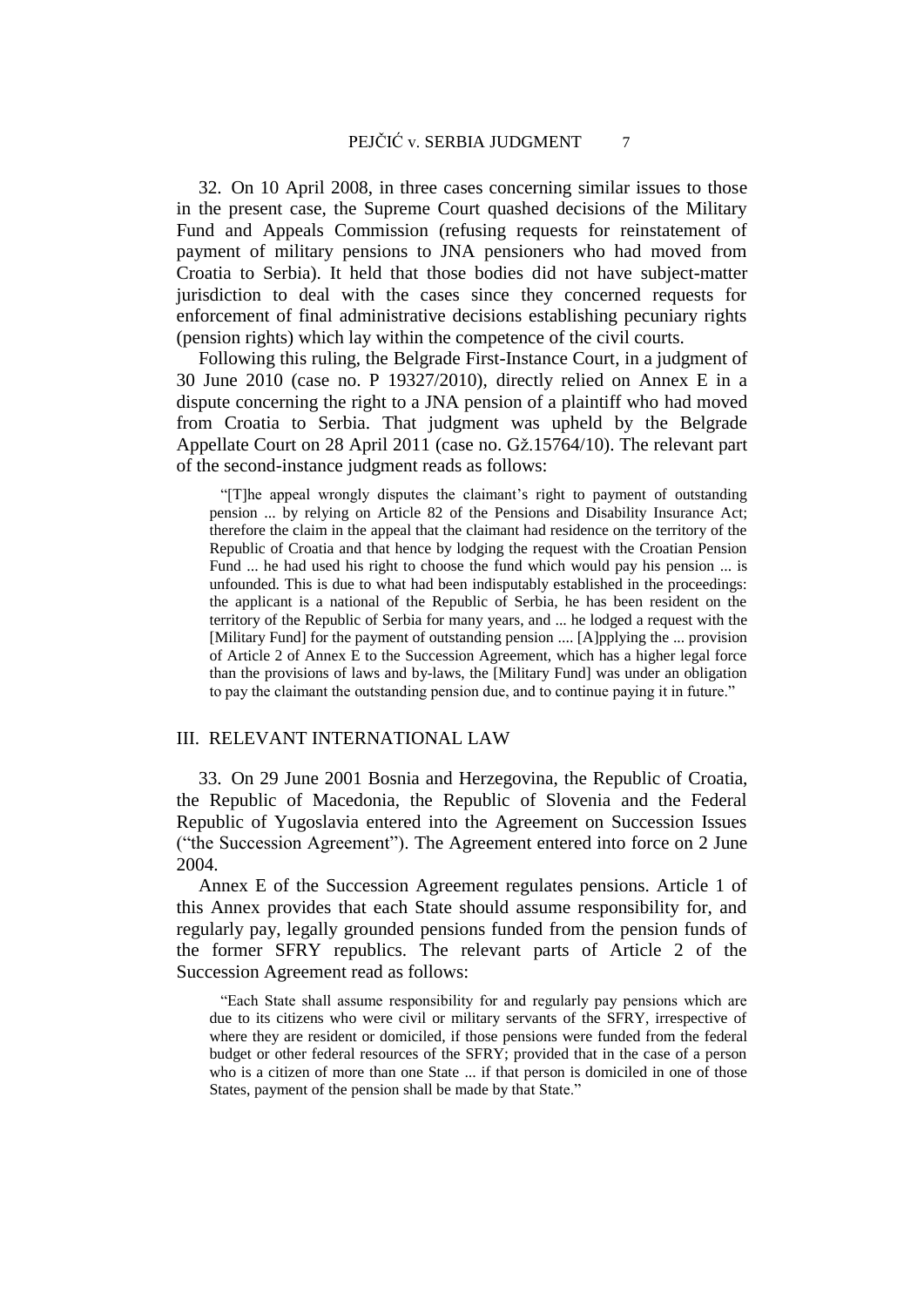#### 8 PEJČIĆ v. SERBIA JUDGMENT

34. The Vienna Convention on the Law of Treaties of 23 May 1969 (Official Gazette of the SFRY, no. 30/72) provides:

#### **Article 27**

#### **International law and observance of treaties**

"A party may not invoke the provisions of its internal law as justification for its failure to perform a treaty ..."

# THE LAW

# I. ALLEGED VIOLATION OF ARTICLE 1 OF PROTOCOL NO. 1 TO THE CONVENTION

35. The applicant complained that by refusing to reinstate payment of his military pension the respondent State had violated his right to property under Article 1 of Protocol No. 1, which reads as follows:

"Every natural or legal person is entitled to the peaceful enjoyment of his possessions. No one shall be deprived of his possessions except in the public interest and subject to the conditions provided for by law and by the general principles of international law.

The preceding provisions shall not, however, in any way impair the right of a State to enforce such laws as it deems necessary to control the use of property in accordance with the general interest or to secure the payment of taxes or other contributions or penalties."

#### **A. The parties' submissions**

#### *1. The Government*

36. The Government advanced several objections as regards the admissibility of this complaint. Firstly, they argued that, although the domestic proceedings in the present case were initiated after Serbia had ratified the Convention on 4 March 2004, the applicant's claim was inextricably connected with events which had occurred before that time and which were thus outside the Court's temporal jurisdiction (in particular, the dissolution of the former SFRY in 1991 and the applicant's decision to move to Serbia in January 2002). The Government further submitted that the application raised issues as to its compatibility *ratione personae* in view of the proceedings conducted in Croatia. The Croatian administration had deprived the applicant of his pension right established back in 1973 by refusing to continue the payment after he moved to Serbia.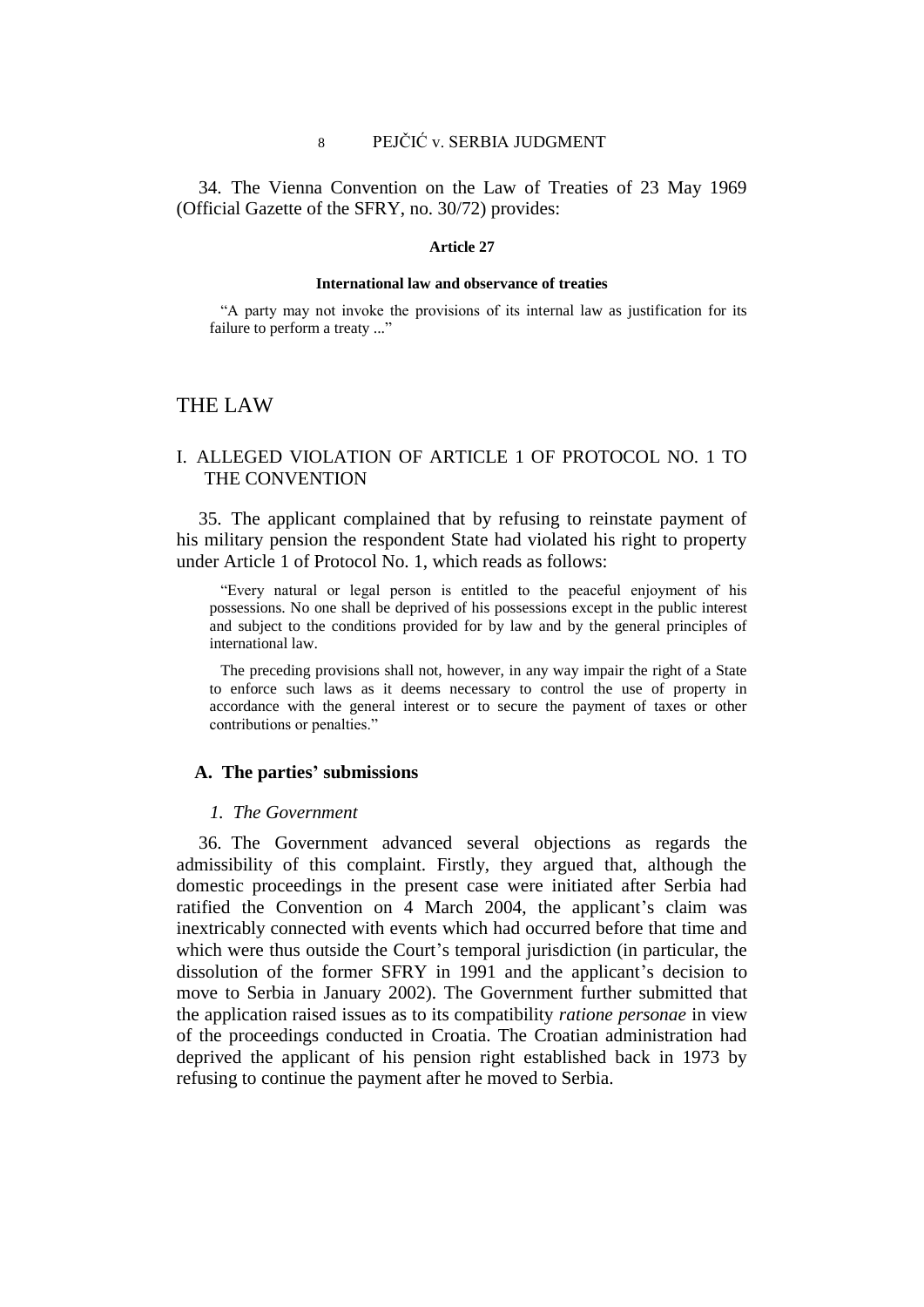37. The Government further maintained that the applicant had failed to exhaust all available domestic remedies for his complaint in Croatia (see paragraph 13 above) and that he had failed to use a constitutional appeal to the Constitutional Court of Serbia in an appropriate manner. The applicant had initiated constitutional proceedings almost five years after the constitutional appeal had been incorporated in the legal system of the country. Moreover, the applicant should have submitted a new request for payment of his pension following the changes to the pension system in January 2012, when the Fund took over the payment of military pensions even for those military beneficiaries who did not receive their pension from the Military Fund (including the present applicant) in accordance with the Succession Agreement. The Fund had acted of its own motion after it had learned of the applicant's case before this Court. It is still open to the applicant to initiate civil proceedings seeking compensation for unpaid pension in accordance with the general rules of liability for damage caused by the competent authorities, provided he can prove that they were acting unlawfully in his case. In this connection the Government submitted that, in a few other cases similar to the present, plaintiffs had been successful in obtaining damages in civil proceedings (see paragraph 32 above).

38. As regards the merits of the complaint, the Government argued that by moving to Serbia the applicant had himself created the legal situation of which he complains. He should have made the necessary enquiries of the competent authorities as to whether his pension could be paid in Serbia from the Croatian Fund. The competent bodies of the respondent State applied the relevant legislation when refusing his request since the applicant had already used his right to choose the fund for the payment of his pension. The respondent State had a general interest in refusing the applicant's request, which was the protection of its pension system.

## *2. The applicant*

39. The applicant argued that for the purpose of the Court's temporal jurisdiction neither the date of his move to Serbia nor the date of his request to the Croatian authorities for the continuation of the payment of his pension were of relevance. What was important was the date when he initiated proceedings in the respondent State. The applicant further submitted that, when he initiated proceedings in the respondent State on 11 November 2004, the Succession Agreement, which clearly defined the responsibility for payment of military pension between the successor states, was already in force. Given that he was a citizen of both Croatia and Serbia, with residence in the territory of Serbia, it was clear that the respondent State was responsible for the payment of his pension.

40. The competent bodies of the respondent State, however, refused his request relying on the Decree on Pension Rights of Military Personnel 1994 and the Pension and Disability Insurance Act 2003 which had lower legal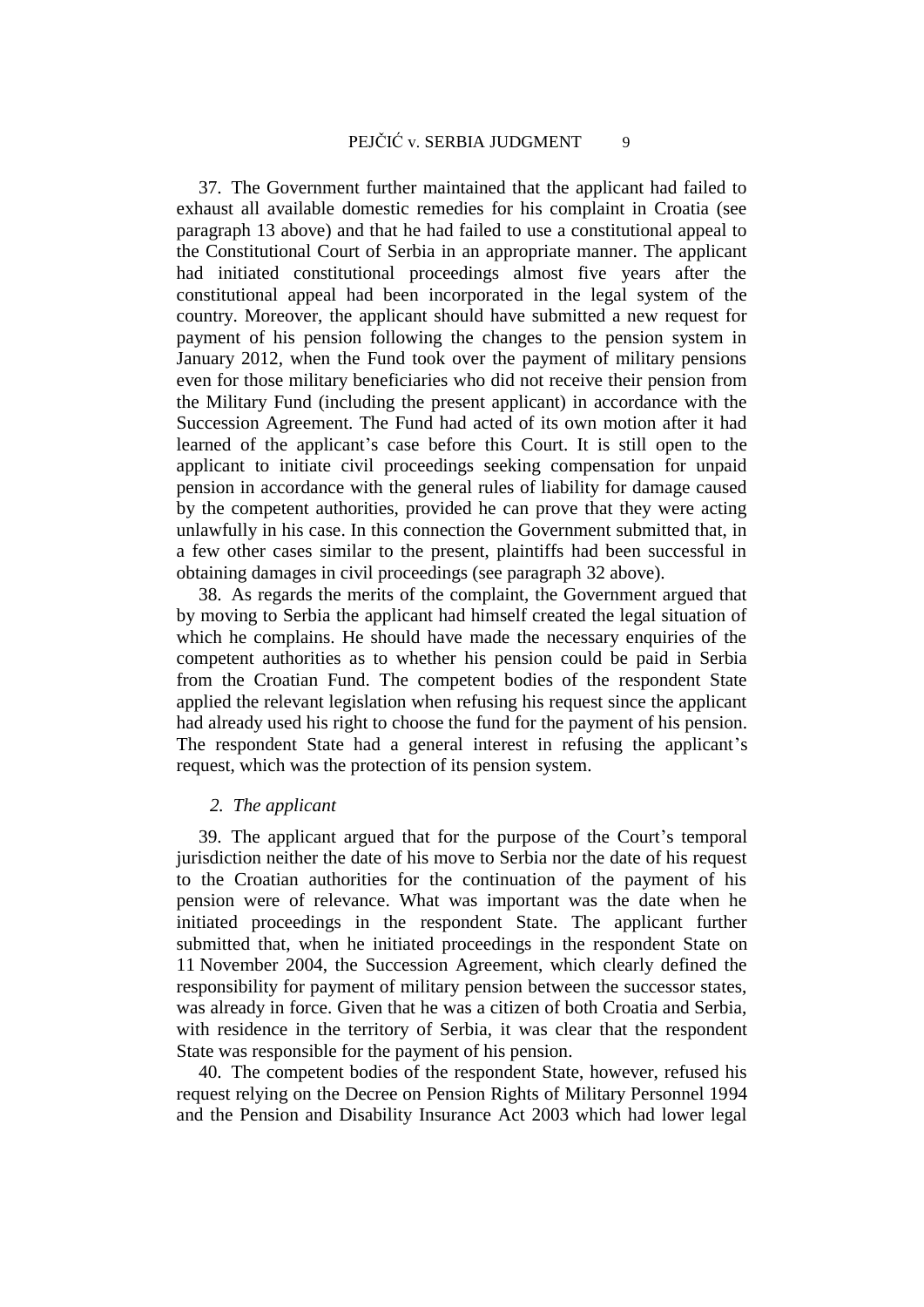force than a ratified international agreement. The applicant also submitted that the view expressed by the competent bodies was in fact the view of one of its members, who had verbally told him on several occasions that "as long as she was there his request would never be granted". It was only after the respondent State had been notified of the proceedings before this Court that the applicant's right to receive a pension from the respondent State's pension fund was recognised. However, the right was established only with effect from 1 January 2012. The decision of 1 August 2012 relied on the very same reasons he had been advancing throughout the proceedings. In view of that it was even more puzzling why his request had not been granted before. The change in the pension system was irrelevant to his case, as it concerned only the change in the identity of the fund responsible for the payment of his pension.

41. The applicant further submitted that, only after the decision of 1 August 2012 when the Fund assumed responsibility for the payment of his pension, did he acquire a legal basis for requesting compensation in the civil courts. However, he had decided to await the outcome of the proceedings before this Court. The applicant also contested the Government's argument concerning the effectiveness of civil proceedings in this type of case. Firstly, in the cases of two other JNA pensioners which the Government offered as examples, the Supreme Court held that the administrative bodies lacked subject-matter jurisdiction to deal with their requests, and instructed them to initiate civil proceedings. In the applicant's case, on the other hand, the Supreme Court twice remitted the case to the administrative bodies for reconsideration, and instructed them to apply the Succession Agreement. Secondly, those plaintiffs had to initiate new sets of civil proceedings, despite having received judgments in their favour, because they had not yet begun receiving full payment of their pensions from the Fund.

### **B. The third-party intervener's comments**

42. The Croatian Government submitted that the applicant's entitlement to a pension had been recognised by the former SFRY authorities. Croatia had simply acknowledged that fact and continued to pay his pension following its independence in June 1991 and the dissolution of the SFRY. The applicant was a military pensioner and the payment of his pension abroad would only have been possible under the relevant domestic law if there had been an international treaty or a reciprocal agreement. However, there was no such international treaty or reciprocal agreement between Croatia and Serbia at the time. The Croatian Government further submitted that the respondent State's admissibility objections should be dismissed: it was clear from the facts of the case that the Court had temporal jurisdiction; the respondent State's arguments concerning the compatibility *ratione personae* of the case and the exhaustion of domestic remedies in Croatia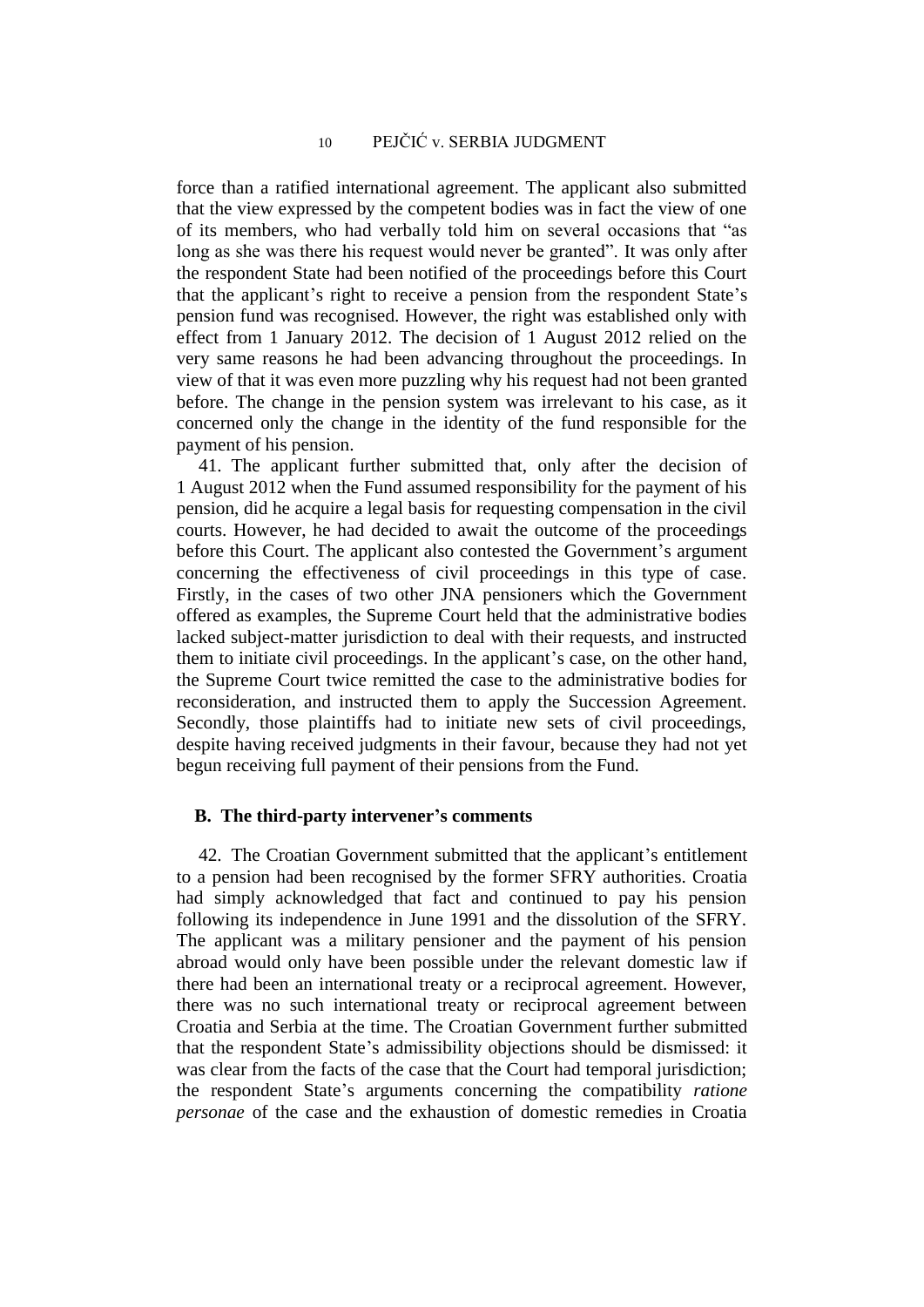were aimed solely at shifting responsibility for the applicant's situation to the Republic of Croatia.

43. The question of payment of JNA pensions between the former SFRY republics was resolved by the Succession Agreement, which came into force on 2 June 2004. It was clear that under the Succession Agreement the payment of the applicant's pension was the responsibility of the respondent State.

#### **C. The Court's assessment**

#### *1. Admissibility*

#### **(a) Compatibility ratione temporis and ratione personae**

44. As regards these objections of the Government, the Court notes that the applicant's complaint relates to the proceedings before the competent authorities of the respondent State which he initiated after the State had ratified the Convention. Consequently, these objections should be rejected.

#### **(b) Exhaustion of domestic remedies**

45. At the outset, the Court notes that since the application was introduced before 7 August 2008, the applicant was not obliged to lodge a constitutional appeal before bringing his case to this Court (see *Vinčić and Others v. Serbia*, nos. 44698/06 *et al*., § 51, 1 December 2009).

46. As regards the Government's argument that the applicant should have initiated new administrative proceedings following the change in the pension system (after the merger of the civil and military pension funds), the Court agrees with the applicant that the change concerned only the change in the identity of the fund responsible for the payment of his pension. The Military Fund effectively ceased to exist, and with effect from 1 January 2012, all its rights and obligations were taken over by the Fund (see paragraph 29 above).

47. However, the Court considers that this did not engender any substantial changes to the substance of the applicant's claim suggesting any need to initiate any new proceedings about that claim before the Fund.

48. In particular, it would not have been reasonable to expect the applicant to pursue the same proceedings before the legal successor of the authority which had previously rejected his request. This was all the more so, because the decision of 1 August 2012, allowing for payment of the applicant's pension from the Fund, was based on the same reasons on which the applicant had based his request to the Military Fund of November 2004.

49. Furthermore, as regards the Government's argument concerning the civil proceedings, the Court notes that it is not relevant for the applicant's case. In the two cases which the Government offered as examples, unlike in the applicant's case, the Supreme Court held that the administrative bodies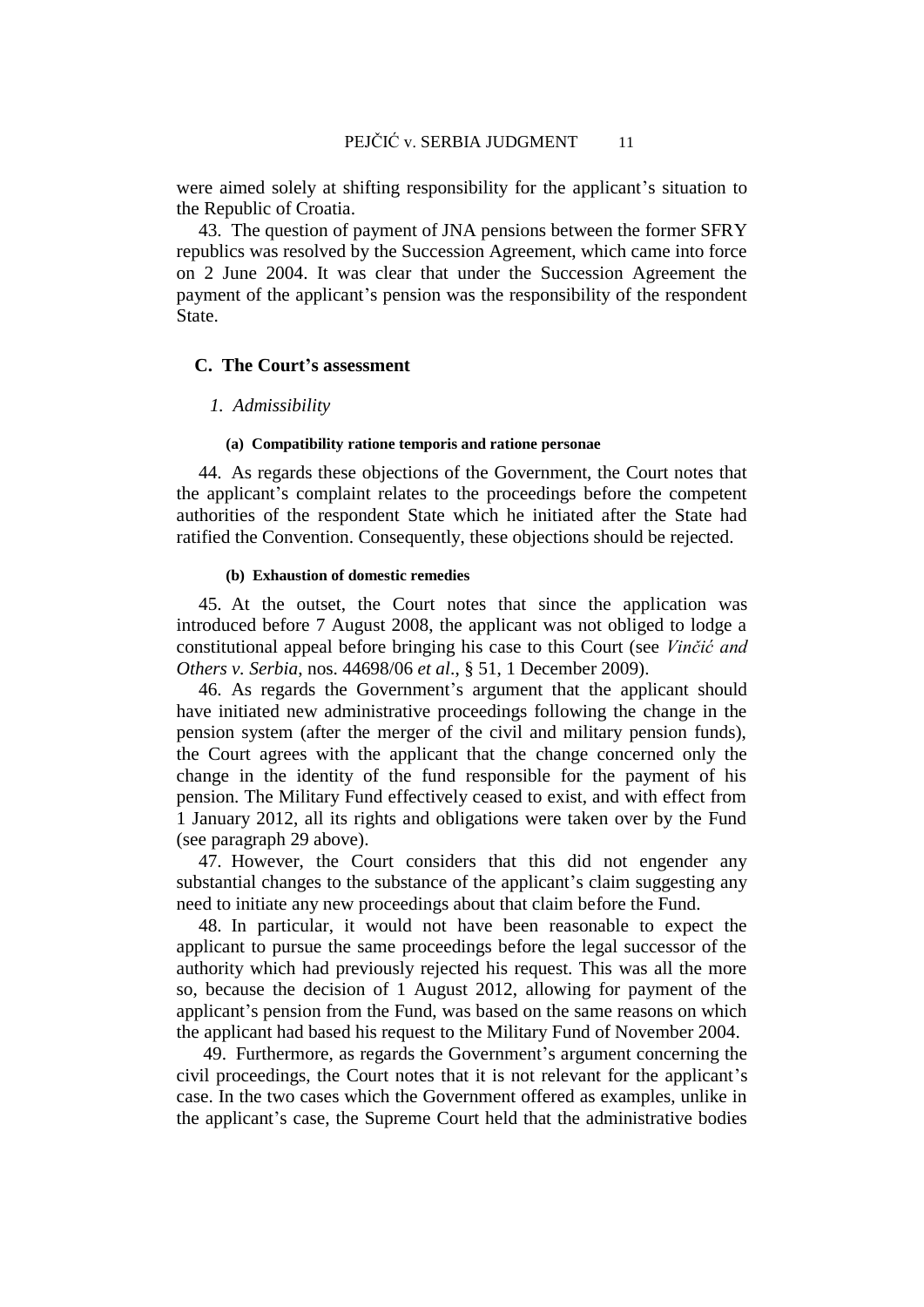lacked subject-matter jurisdiction to deal with the requests and instructed the plaintiffs to initiate civil proceedings. It is also noted that the applicant submitted that the two military beneficiaries to whom the Government had referred had to initiate new sets of civil proceedings despite the fact that they had received judgments in their favour, because the Fund refused to pay their pensions. The Government did not contest this argument.

50. Moreover, in civil proceedings the applicant could be awarded damages, provided he could prove that the competent authorities had acted unlawfully in his case. The Court agrees with the applicant that this was not effectively possible before the Fund's decision of 1 August 2012. Furthemore, in accordance with the relevant provisions of the Civil Obligations Act 1978, the applicant could recover only part of the damages in the civil proceedings (the relevant negative prescription period being three years: see paragraph 30 above).

51. Against the above background, the Court finds that the Government's objections must be rejected.

52. Finally, in view of its finding concerning *ratione personae* compatibility, the Court rejects the Government's objection regarding the exhaustion of available remedies for the applicant's complaint in Croatia.

#### **(c) Conclusion**

53. The Court notes that this complaint is not manifestly ill-founded within the meaning of Article 35 § 3 (a) of the Convention. It further notes that it is not inadmissible on any other grounds. It must therefore be declared admissible

## *2. Merits*

54. The Court reiterates that Article 1 of Protocol No. 1 to the Convention does not create a right to acquire property. It places no restriction on the Contracting States' freedom to decide whether or not to have in place any form of social security or pension system, or to choose the type or amount of benefits or pension to provide under any such scheme. However, where a Contracting State has in force legislation providing for the payment as of right of a welfare benefit or pension – whether conditional or not on the prior payment of contributions – that legislation must be regarded as generating a proprietary interest falling within the ambit of Article 1 of Protocol No. 1 for persons satisfying its requirements. Therefore, where the amount of a benefit or pension is reduced or eliminated, this may constitute an interference with possessions which requires to be justified in the general interest (see *Stec and Others v. the United Kingdom* (dec.) [GC], nos. 65731/01 and 65900/01, § 54, ECHR 2005-X; *Kjartan Ásmundsson v. Iceland*, no. 60669/00, § 39, ECHR 2004-IX; and *Valkov and Others v. Bulgaria*, nos. 2033/04 et al., § 84, 25 October 2011).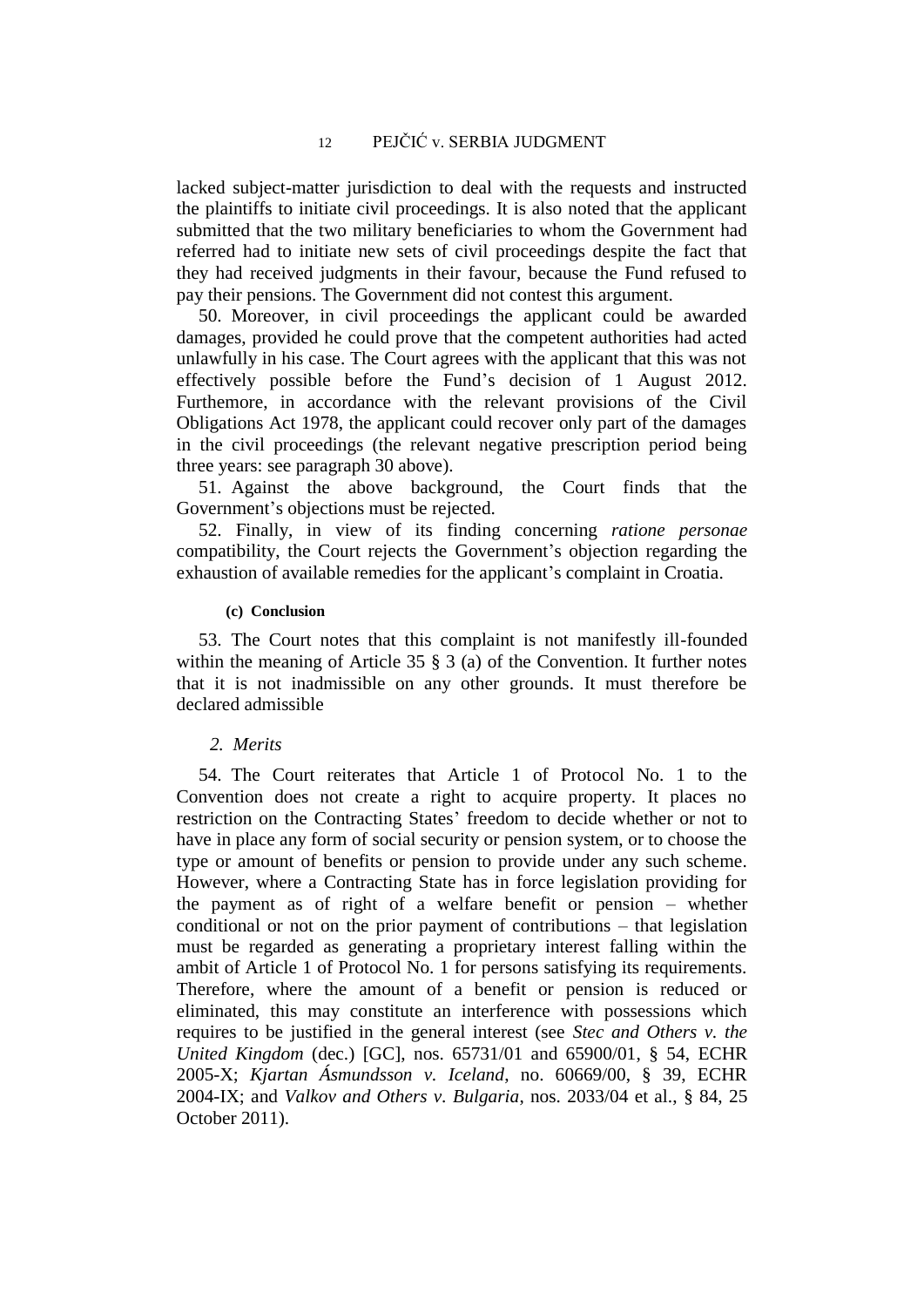55. The present parties do not dispute that the applicant's continuing pension entitlements constitute a possession within the meaning of Article 1 of Protocol No. 1 to the Convention (see, for example, *Stec and Others,*  cited above, § 51).

56. The Court notes that the Succession Agreement entered into force on 2 June 2004. Under its Annex E each successor State assumed responsibility for the regular payment of pensions to its citizens who had been civil or military employees of the former SFRY, irrespective of their current place of residence, if those pensions were financed from federal funds. In the case of military pensions, if a person was a national of more than one republic of the former SFRY, the pension should be paid by the State where that person resided.

57. As regards the applicability of the Succession Agreement, the Court notes that the Ministry of Foreign Affairs of the then Serbia and Montenegro, as well as the domestic courts, expressed the view that it should be directly applicable in granting requests for reinstatement of the payment of military pensions (see paragraph 31 above). In this respect the Court notes that under the Serbian Constitution international agreements have precedence in terms of their legal effects over domestic statues (see paragraph 27 above). Furthermore, according to international law, including the Vienna Convention on the Law of Treaties, Serbia cannot hinder its obligation to perform an international treaty by citing provisions of its internal law (see paragraph 34 above).

58. Therefore, it is clear that under the Succession Agreement, which is applicable, the relevant criterion for establishing the responsibility for payment of military pensions in the cases such as the present one was the country of residence. The applicant moved to Serbia before the entry into force of the Succession Agreement, in January 2002 (see paragraph 11 above). From 2 June 2004 onwards the respondent State had assumed responsibility for the payment of military pensions to its citizens with dual nationality who resided in its territory. The present applicant clearly belongs to this category. While he had requested that his pension be paid from the Military Fund starting from 1 April 2004, the Court reiterates that this responsibility was established only with effect from 2 June 2004. The refusal of the competent administrative bodies to reinstate payment of the applicant's pension undoubtedly amounted to an interference with his right to the peaceful enjoyment of his possessions for the purposes of the first sentence of the first paragraph of Article 1 of Protocol No. 1.

59. The main question is whether the interference was in accordance with the law.

60. The competent administrative authorities in the applicant's case refused to apply the Succession Agreement despite the clear instruction from the Supreme Court, but relied on the Decree on the Pension Rights of Military Personnel 1994 and the Pension and Disability Insurance Act 2003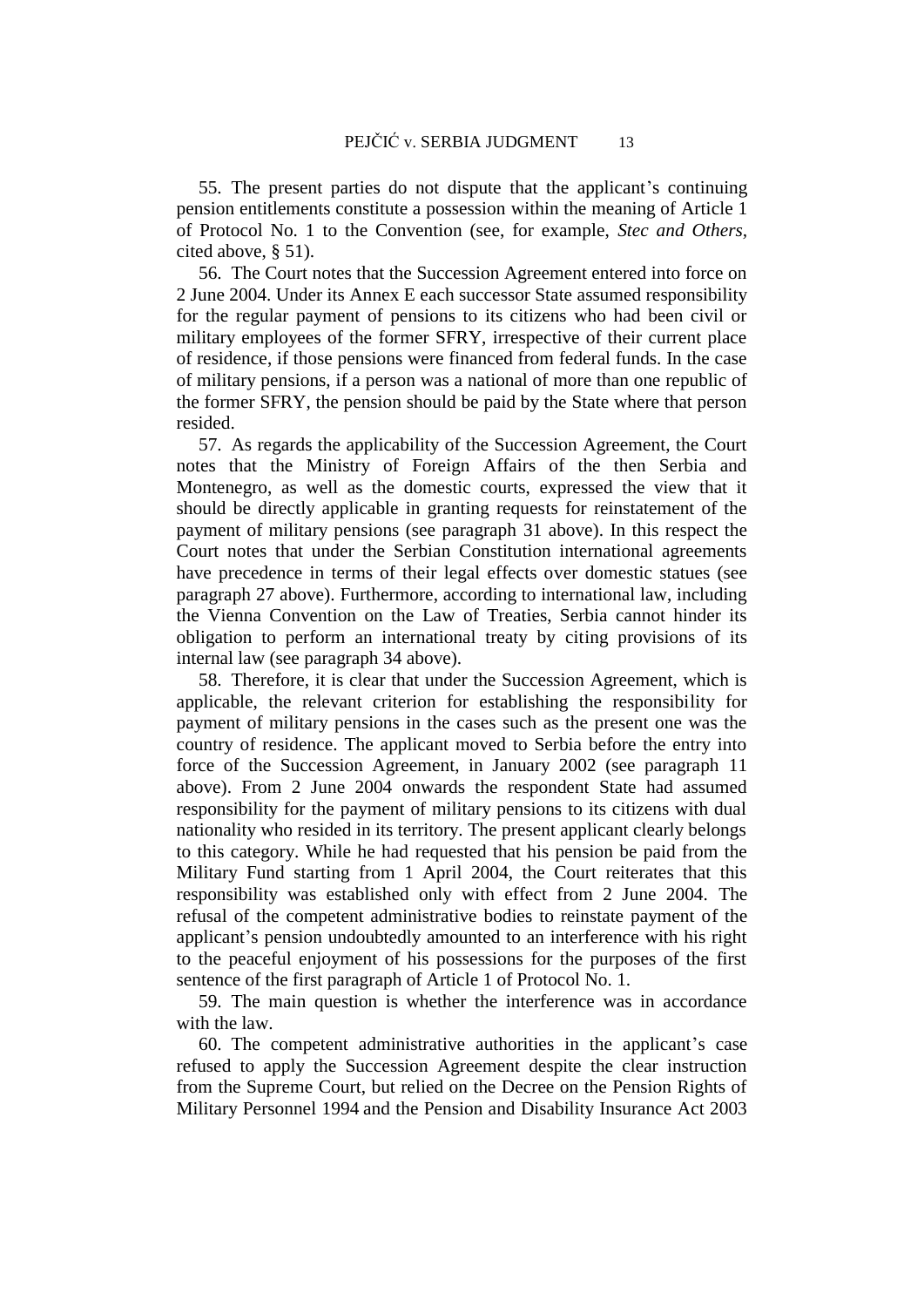(see paragraphs 15 and 18 above). In a decision of 30 December 2009 the Appeals Commission found that since the applicant had residence in Croatia on 2 June 2004, when the Succession Agreement entered into force, the Croatian Pension Fund was solely responsible for the payment of his pension (see paragraph 22 above). However, this argument does not have any support in the facts of the case drawn from the case-file, and, indeed, the Government did not argue the contrary. Moreover, the payment of the applicants' pension from the Croatian Pension Fund was terminated on 31 March 2004, precisely because he no longer lived in Croatia.

61. Furthermore, from the copy of the official note in the case file it is clear that a certain M. and J., employed at the Military Fund, refused to follow their superior's instructions to draft a decision granting the applicant's request (see paragraph 21 above). The Government did not contest the veracity of this note. In these circumstances, the Court could not but consider that there was an evident legal irregularity in the present case.

62. Moreover, on 1 August 2012 the Novi Sad branch of the Fund, acting of its own motion, established the applicant's right to receive pension payments from that Fund with effect from 1 January 2012, relying on precisely the same reasons as those on which the applicant had based his requests throughout the proceedings, from November 2004 onwards. As already stated above in its findings on admissibility (see paragraph 47 above), the Court does not consider that the reform of the pension system engendered any substantial changes to the substance of the applicant's claim. Whatever the reason for the grant on 1 August 2012, it was not a change in his legal rights.

63. In view of the above, the Court considers that the refusal of the applicant's claim for reinstatement of payment of his pension for the period following the entry into force of the Succession Agreement until 1 August 2012, amounted to an interference with his property rights which was not in accordance with domestic law. There has therefore been a breach of Article 1 of Protocol No. 1 to the Convention.

# II. ALLEGED VIOLATION OF ARTICLE 6 OF THE CONVENTION

64. The applicant complained that the length of his proceedings was incompatible with the "reasonable time" requirement of Article  $6 \S 1$  of the Convention which, in so far as relevant, reads as follows:

"In the determination of his civil rights and obligations ... everyone is entitled to a ... hearing within a reasonable time by [a] ... tribunal ..."

- 65. The Government contested that argument.
- 66. The third party agreed with the applicant.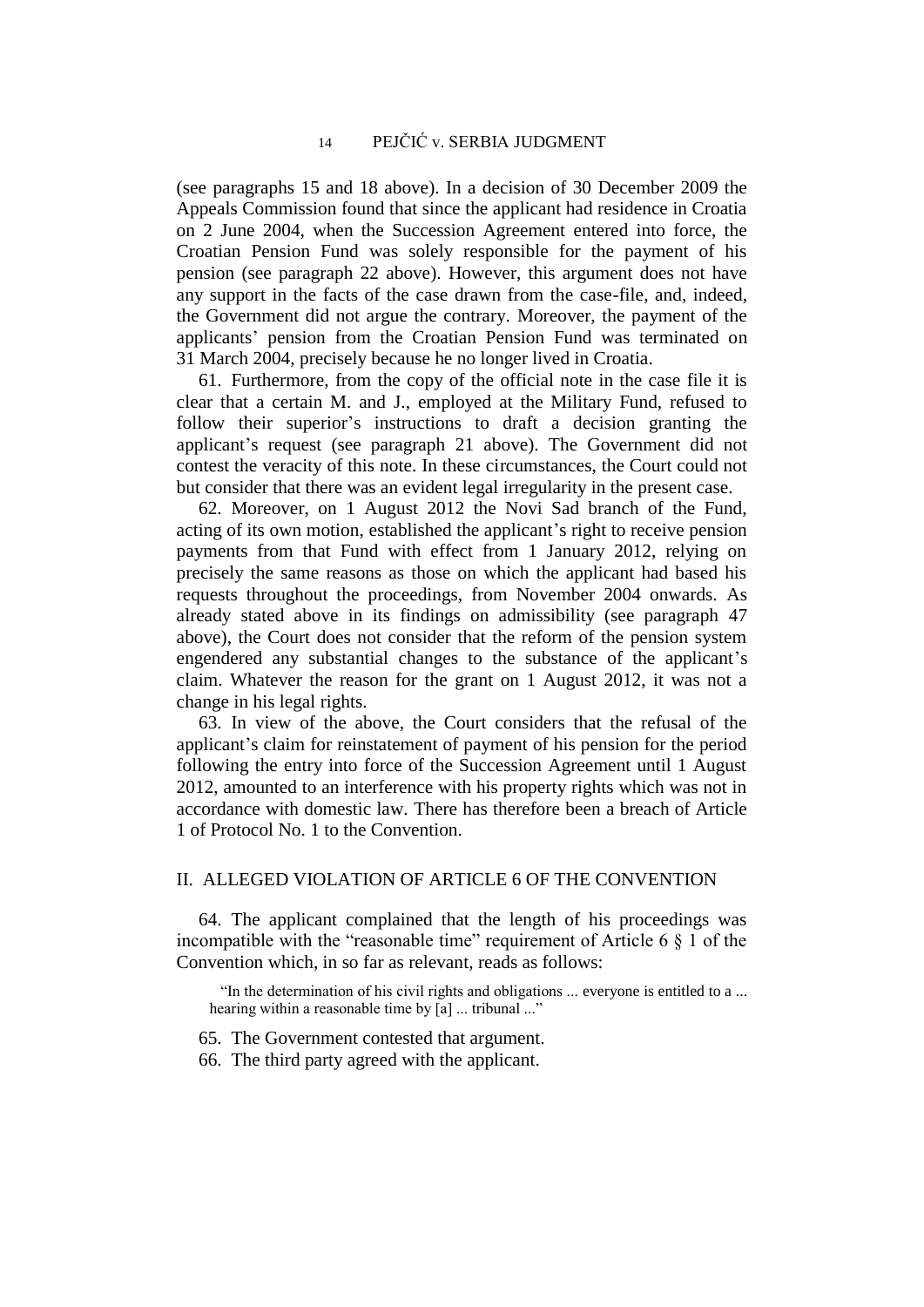#### **A. Admissibility**

67. The Court notes that this complaint is linked to the one examined above and must therefore likewise be declared admissible.

# **B. Merits**

68. The Court has already held that when under the national legislation an applicant has to exhaust all preliminary administrative procedures before having recourse to a court, the proceedings before the administrative authorities are to be included when calculating the overall length of the proceedings for the purposes of Article 6 of the Convention (see, for example, *König v. Germany*, 28 June 1978, § 98, Series A no. 27; *Kiurkchian v. Bulgaria*, no. 44626/98, § 51, 24 March 2005; and *Božić v. Croatia*, no. 22457/02, § 33, 29 June 2006).

69. As regards the period to be taken into consideration, the Court firstly observes that the administrative proceedings were instituted on 11 November 2004, and that on 11 March 2005 the Military Fund gave a decision refusing the applicant's request. However, the period to be taken into consideration began only when the applicant appealed against that decision, since it was only then that a "dispute" within the meaning of Article 6 § 1 arose (see, *inter alia*, *Janssen v. Germany*, no. 23959/94, § 40, 20 December 2001). The applicant did not provide the exact date of the appeal, but in any event it could not have been lodged later than 26 March 2005, since the time-limit for appealing against the first-instance decision was fifteen days. The Court further observes that the proceedings are apparently still pending before the Constitutional Court. They have so far lasted more than eight years. During that period, eight decisions have been rendered, the case has been examined at three levels of jurisdiction, and there have been two remittals.

70. The Court reiterates that the reasonableness of the length of proceedings must be assessed in the light of the circumstances of the case and with reference to the following criteria: the complexity of the case, the conduct of the applicant and the relevant authorities, and what was at stake for the applicant in the dispute (see *Mikulić v. Croatia*, no. 53176/99, § 44, ECHR 2002-I, and, among many other authorities, *Frydlender v. France* [GC], no. 30979/96, § 43, ECHR 2000-VII). The Court further reiterates that special diligence is necessary in pension disputes (see, *inter alia*, *H.T. v. Germany*, no. 38073/97, § 37, 11 October 2001).

71. The Court does not consider the present case one of such complexity as to justify proceedings of this length. Furthermore, there is nothing in the case file to suggest that the excessive length has been caused by the conduct of the applicant. The delay was caused mainly by the successive remittals of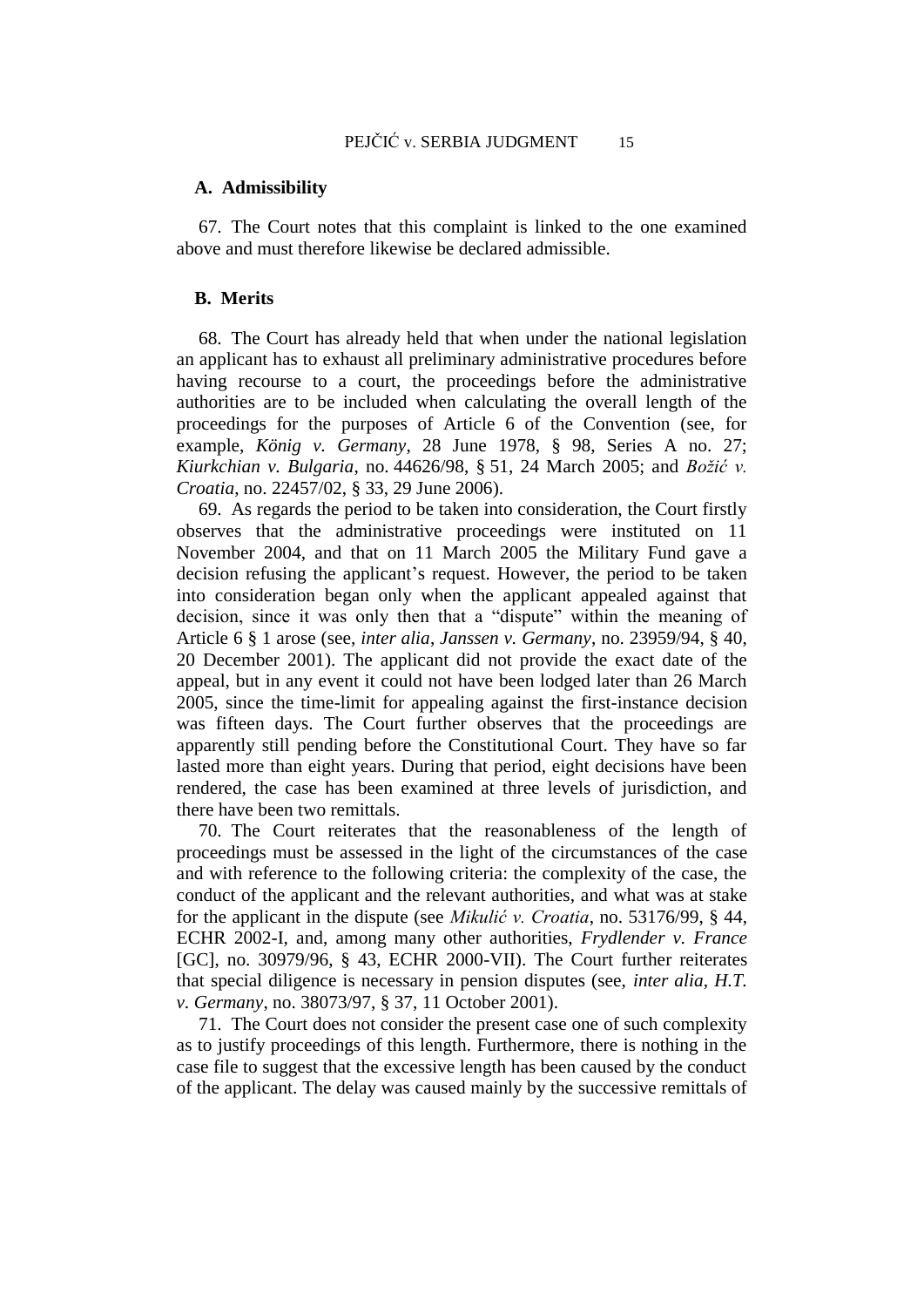16 PEJČIĆ v. SERBIA JUDGMENT

the case and it is therefore primarily attributable to the authorities (see *Wierciszewska v. Poland*, no. 41431/98, § 46, 25 November 2003).

72. In the light of the criteria laid down in its case-law and having regard to all the circumstances of the case, especially what was at stake for the applicant in the dispute, and in the absence of any justification offered by the Government, the Court considers that the length of the proceedings complained of was excessive and failed to satisfy the reasonable time requirement. There has accordingly been a violation of Article 6 § 1 of the Convention.

## III. ALLEGED VIOLATION OF ARTICLE 13 OF THE CONVENTION

73. The applicant also complained that he did not have an effective domestic remedy for his substantive complaints, in breach of Article 13 of the Convention. Article 13 provides:

"Everyone whose rights and freedoms as set forth in [the] Convention are violated shall have an effective remedy before a national authority notwithstanding that the violation has been committed by persons acting in an official capacity."

74. The Government contested that argument.

75. The third party agreed with the applicant.

76. The Court notes that this complaint is linked to the two complaints already examined above and must therefore likewise be declared admissible.

77. Having regard to its findings under Article 6 of the Convention and Article 1 of Protocol No. 1 to the Convention, the Court considers that it is not necessary to examine whether, in this case, there has also been a violation of Article 13 of the Convention.

## IV. APPLICATION OF ARTICLE 41 OF THE CONVENTION

78. Article 41 of the Convention provides:

"If the Court finds that there has been a violation of the Convention or the Protocols thereto, and if the internal law of the High Contracting Party concerned allows only partial reparation to be made, the Court shall, if necessary, afford just satisfaction to the injured party."

#### **A. Damage**

79. The applicant claimed 10,000 euros (EUR) in respect of nonpecuniary damage. He further claimed compensation for the pecuniary damage with statutory interest as regards the outstanding pension instalments (1 April 2004 - 31 December 2011), in the amount of approximately EUR 31,000.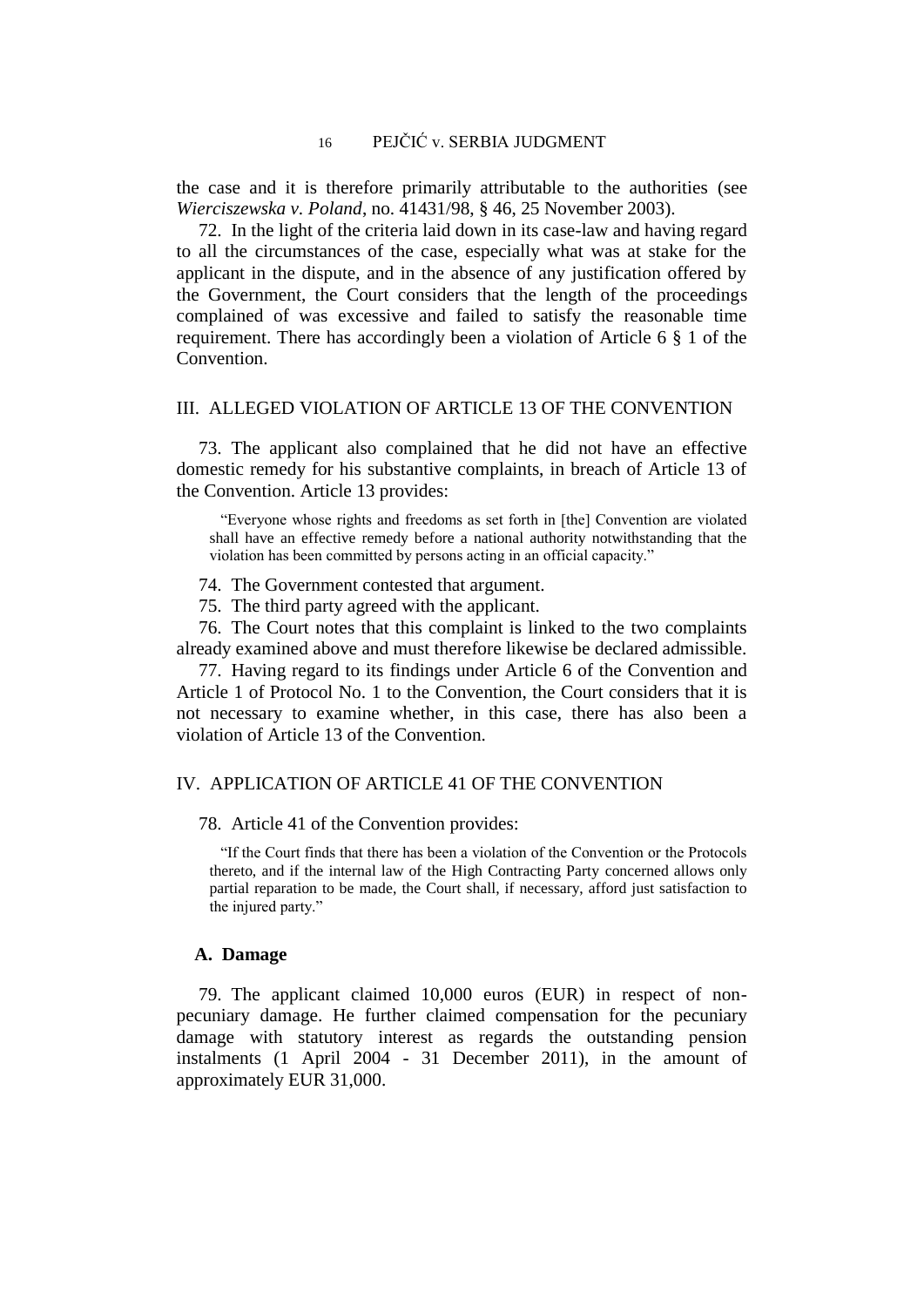80. The Government considered the amounts claimed excessive and unjustified.

81. The Court considers that the applicant in the present case has certainly suffered some non-pecuniary damage. Making its assessment on an equitable basis, as required by Article 41 of the Convention, it awards the applicant EUR 3,900 in respect of non-pecuniary damage, plus any tax that may be chargeable. As regards the claimed pecuniary damage, the respondent Government must pay to the applicant his pensions due from 2 June 2004 (the date the respondent State became responsible for the payment of his pension under the Succession Agreement (see paragraph 58 above)) until 31 December 2011, together with statutory interest.

## **B. Costs and expenses**

82. The applicant also claimed EUR 4,335 for the costs and expenses incurred before the domestic courts and before this Court.

83. The Government considered that amount excessive.

84. According to the Court's case-law, an applicant is entitled to the reimbursement of costs and expenses only in so far as it has been shown that these have been actually and necessarily incurred and are reasonable as to quantum. In the present case, regard being had to the documents in its possession and the above criteria, the Court considers it reasonable to award the requested sum of EUR 4,335, covering costs under all heads.

#### **C. Default interest**

85. The Court considers it appropriate that the default interest rate should be based on the marginal lending rate of the European Central Bank, to which should be added three percentage points.

# FOR THESE REASONS, THE COURT, UNANIMOUSLY,

- 1. *Declares* the application admissible;
- 2. *Holds* that there has been a violation of Article 1 of Protocol No. 1 to the Convention;
- 3. *Holds* that there has been a violation of Article 6 of the Convention;
- 4. *Holds* that there is no need to examine the complaint under Article 13 of the Convention;